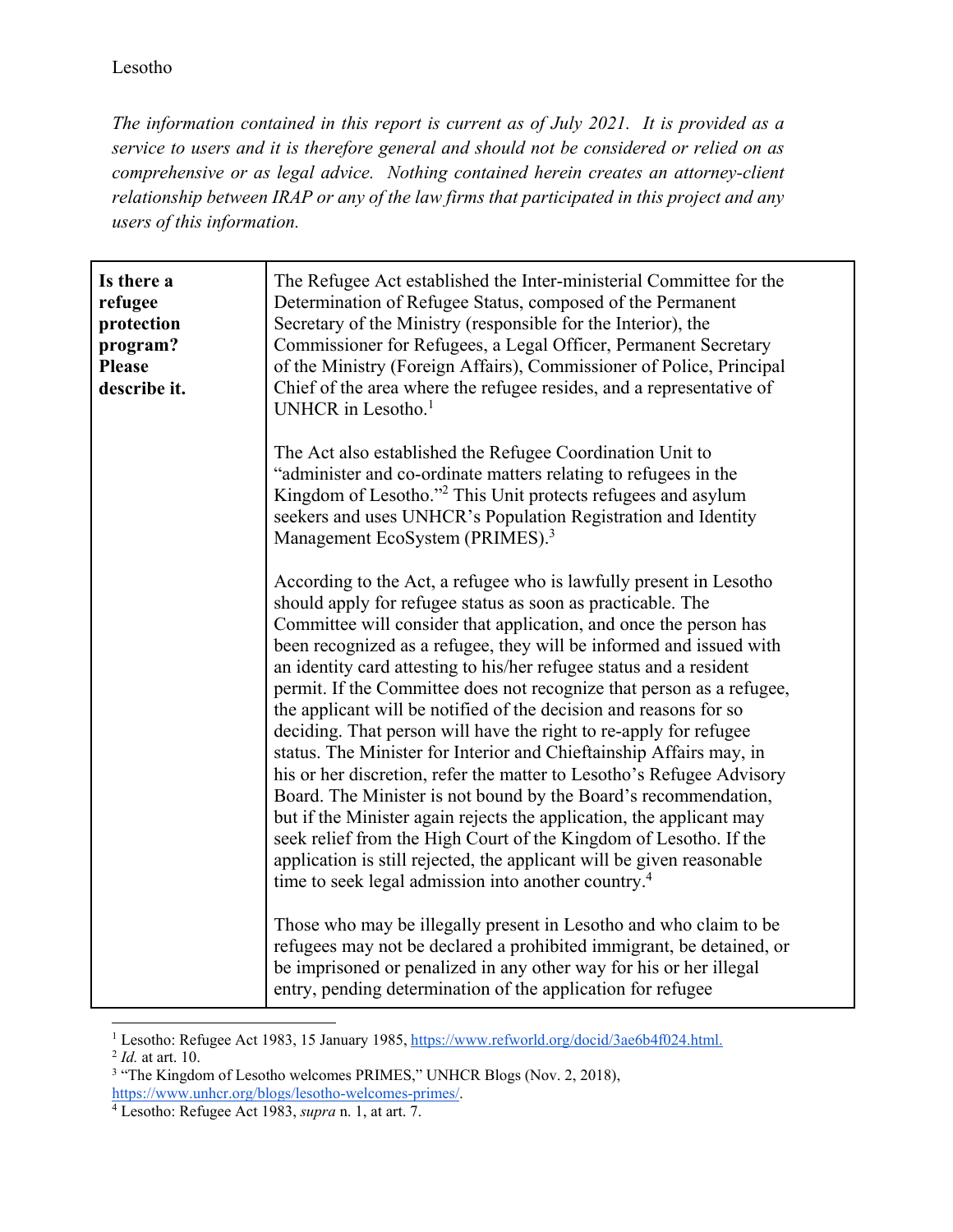|                                                                                                                                                        | recognition. However, they should report to an immigration officer<br>(or other authorized officer) within 14 days of entry and may apply<br>for recognition as a refugee. If the person is illegally present due to<br>visa expiration, that individual will not be denied the opportunity to<br>apply for recognition of refugee status merely on the grounds of<br>illegal presence. <sup>5</sup>                                                                                                                                                                                                                                                                                                                                                                       |
|--------------------------------------------------------------------------------------------------------------------------------------------------------|----------------------------------------------------------------------------------------------------------------------------------------------------------------------------------------------------------------------------------------------------------------------------------------------------------------------------------------------------------------------------------------------------------------------------------------------------------------------------------------------------------------------------------------------------------------------------------------------------------------------------------------------------------------------------------------------------------------------------------------------------------------------------|
| Who runs<br>any<br>available<br>refugee<br>protection<br>program?<br>Who<br>determines<br>which<br>applicants<br>qualify for<br>refugee<br>protection? | The Inter-ministerial Committee for the Determination of Refugee<br>Status determines which applicants qualify for refugee protection.<br>The Committee also registers those persons recognized as refugees. <sup>6</sup>                                                                                                                                                                                                                                                                                                                                                                                                                                                                                                                                                  |
| Is the<br>refugee<br>protection<br>program<br>functional?<br>For<br>example,<br>how long<br>does it take<br>for<br>decisions to<br>be issued?          | Lesotho is home to 281 refugees and asylum-seekers. <sup>7</sup> Last year, the<br>U.S. State Department described the system for providing protection<br>to refugees as "active and accessible" and noted Lesotho's<br>cooperation with UNHCR and other humanitarian organizations in<br>providing protection and assistance to refugees and asylum-seekers. <sup>8</sup><br>In 2014, 100% of the refugees applying for recognition were granted<br>refugee status. <sup>9</sup> Since 2016, Lesotho has not rejected a single asylum<br>application. <sup>10</sup> However, not all applications are processed and<br>accepted within the year of applying; for example, in 2020, Lesotho<br>received 174 applications and granted 68 persons recognition. <sup>11</sup> |

 $^5$  Lesotho: Refugee Act 1983, *supra* n. 1, at art. 9.<br> $^6$  Lesotho: Refugee Act 1983, *supra* n. 1

Lesotho: Refugee Act 1983, *supra* n. 1. 7

<sup>&</sup>lt;sup>7</sup> "Refugee population by country or territory of asylum – Lesotho," The World Bank Data (2020), https://data.worldbank.org/indicator/SM.POP.REFG?locations=LS; UN High Commissioner for Refugees (UNHCR), UNHCR Submission for the Universal Periodic Review – Lesotho – UPR 35th Session (July 2019), https://www.refworld.org/docid/5e1732e00.html. 8

**<sup>8</sup> U.S. DEPARTMENT OF STATE, 2020 COUNTRY REPORTS ON HUMAN RIGHTS PRACTICES: LESOTHO (2020),** https://www.state.gov/reports/2020-country-reports-on-human-rights-practices/lesotho/.

<sup>&</sup>lt;sup>9</sup> "Lesotho," Global Detention Project, https://www.globaldetentionproject.org/countries/africa/lesotho#statistics-<br>data (last visited July19, 2021).

<sup>&</sup>lt;sup>10</sup> UNHCR, "Lesotho Asylum Applications," UNHCR Refugee Data Finder, https://www.unhcr.org/refugeestatistics/download/?url=8b1tzV (last visited July 15, 2021).<br><sup>11</sup> UNHCR, "Lesotho Accepted Applications," UNHCR Refugee Data Finder, https://www.unhcr.org/refugee-

statistics/download/?url=8el6Z3 (last visited July 15, 2021).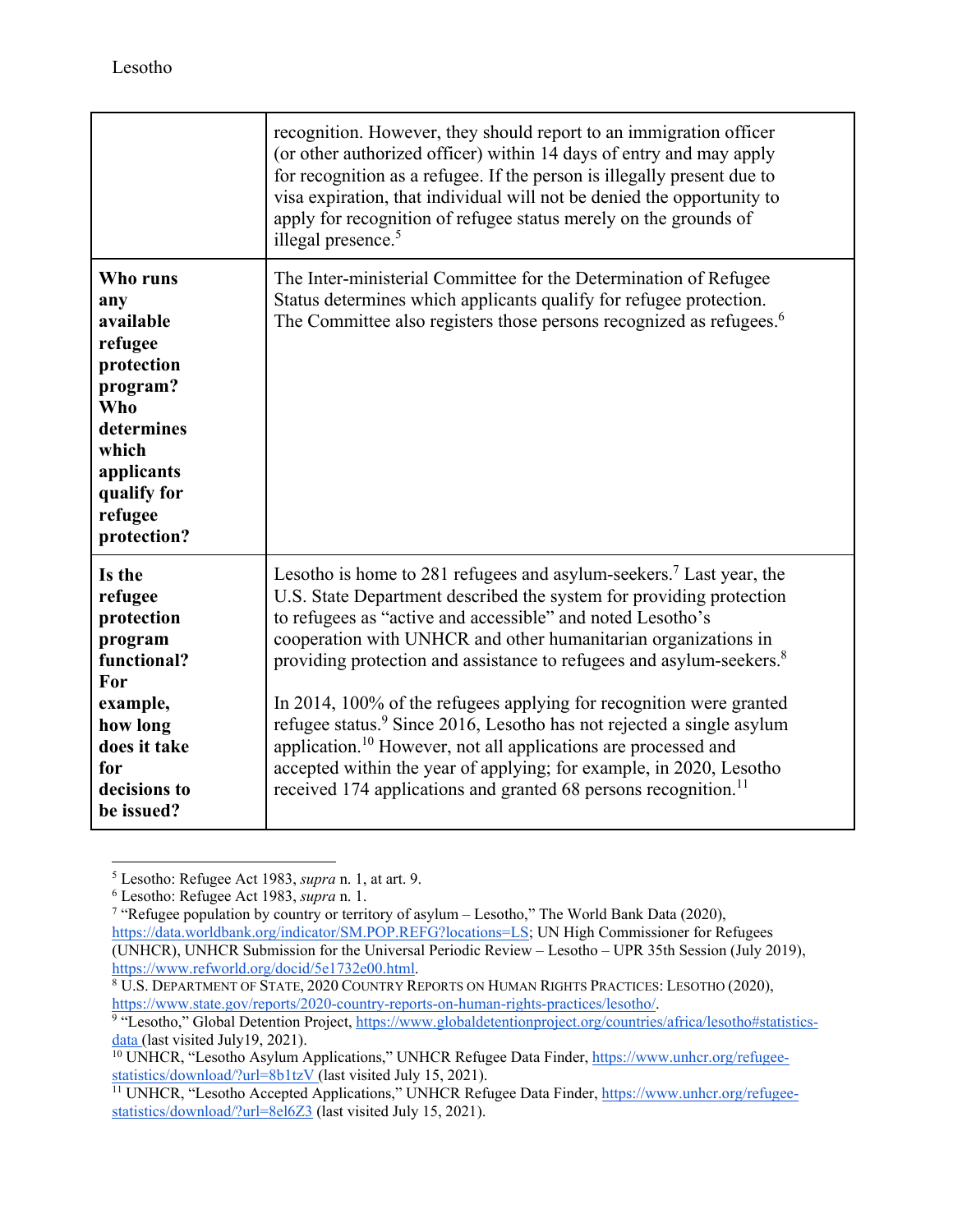| What<br>percentage<br><sub>of</sub><br>applications<br>are granted?                                                       |                                                                                                                                                                                                                                                                                                                                                                                                                                                                                                                                                                                                                                                                                                                                                                                                                                                                                                                                                                                                                                                                                                                                                                                                                                                                                                                                                                                                                                                                                                                                                                                                                                                                                                                                                                                                                             |
|---------------------------------------------------------------------------------------------------------------------------|-----------------------------------------------------------------------------------------------------------------------------------------------------------------------------------------------------------------------------------------------------------------------------------------------------------------------------------------------------------------------------------------------------------------------------------------------------------------------------------------------------------------------------------------------------------------------------------------------------------------------------------------------------------------------------------------------------------------------------------------------------------------------------------------------------------------------------------------------------------------------------------------------------------------------------------------------------------------------------------------------------------------------------------------------------------------------------------------------------------------------------------------------------------------------------------------------------------------------------------------------------------------------------------------------------------------------------------------------------------------------------------------------------------------------------------------------------------------------------------------------------------------------------------------------------------------------------------------------------------------------------------------------------------------------------------------------------------------------------------------------------------------------------------------------------------------------------|
| Do refugees<br>have a right<br>to work? A<br>right to<br>education?<br>A right to<br>medical<br>care? Please<br>describe. | Refugees enjoy the rights of the 1951 Convention and the 1967<br>Protocol relating to the Status of Refugees and the 1969 OAU<br>Convention governing aspects of the refugee topic in Africa. <sup>12</sup> This<br>includes access to basic health care and assistance to access basic<br>education. Refugees also have the right to work, provided they<br>obtain work permits; if they are unemployed, they may receive a<br>grant from the government amounting to approximately USD \$28.<br>The Government has taken a number of measure to provide housing<br>for refugees; water and electricity are ensured free of<br>costs <sup>13</sup><br>This includes, for wage-earning employment, the "most favorable"<br>treatment accorded to nationals of a foreign country in the same<br>circumstances" and "sympathetic consideration to assimilating the<br>rights of refugees with regard to wage-earning employment to those<br>of nationals." <sup>14</sup> Obtaining work permits may be difficult, however.<br>Foreigners must obtain such a permit from the Labour<br>Commissioner, and before such a permit can be issued to non-<br>Basotho, the National Employment Service must certify that no<br>citizen of Lesotho is qualified and available for the employment in<br>question. <sup>15</sup> For elementary education, refugees should receive the<br>same treatment as is accorded to nationals. For education other than<br>elementary education, refugees should be accorded treatment as<br>favorable as possible – and not less favorable than that accorded to<br>noncitizens in the same circumstances. <sup>16</sup> UNHCR has noted,<br>however, refugee children have been unable to access education. <sup>17</sup><br>Relevant to medical care, refugees are accorded the same treatment |
|                                                                                                                           | with respect to public relief and assistance as is accorded to their                                                                                                                                                                                                                                                                                                                                                                                                                                                                                                                                                                                                                                                                                                                                                                                                                                                                                                                                                                                                                                                                                                                                                                                                                                                                                                                                                                                                                                                                                                                                                                                                                                                                                                                                                        |

<sup>&</sup>lt;sup>12</sup> Lesotho: Refugee Act 1983, *supra* n. 1, at art. 13 cl. 2.

<sup>16</sup> The Refugee Convention, *supra* n. 14, at art. 22.<br><sup>17</sup> UN High Commissioner for Refugees (UNHCR), UNHCR Submission for the Universal Periodic Review – Lesotho – UPR 35th Session (July 2019), https://www.refworld.org/docid/5e1732e00.html.

<sup>&</sup>lt;sup>13</sup> UN High Commissioner for Refugees (UNHCR), UNHCR Submission for the Universal Periodic Review – Lesotho – UPR 35th Session (July 2019), https://www.refworld.org/docid/5e1732e00.html.

<sup>&</sup>lt;sup>14</sup> The Refugee Convention art. 17 (1951),  $\frac{https://www.unhcr.org/4ca34be29.pdf}{https://www.unhcr.org/4ca34be29.pdf}$ .<br><sup>15</sup> International Organization for Migration (IOM) & UN Migration, "Migration Governance Snapshot: the Kingdom of Lesotho" (September 2018), https://migrationdataportal.org/sites/default/files/2018-<br>09/Migration%20Governance%20Snapshot-The%20Kingdom%20Republic%20of%20Lesotho.pdf.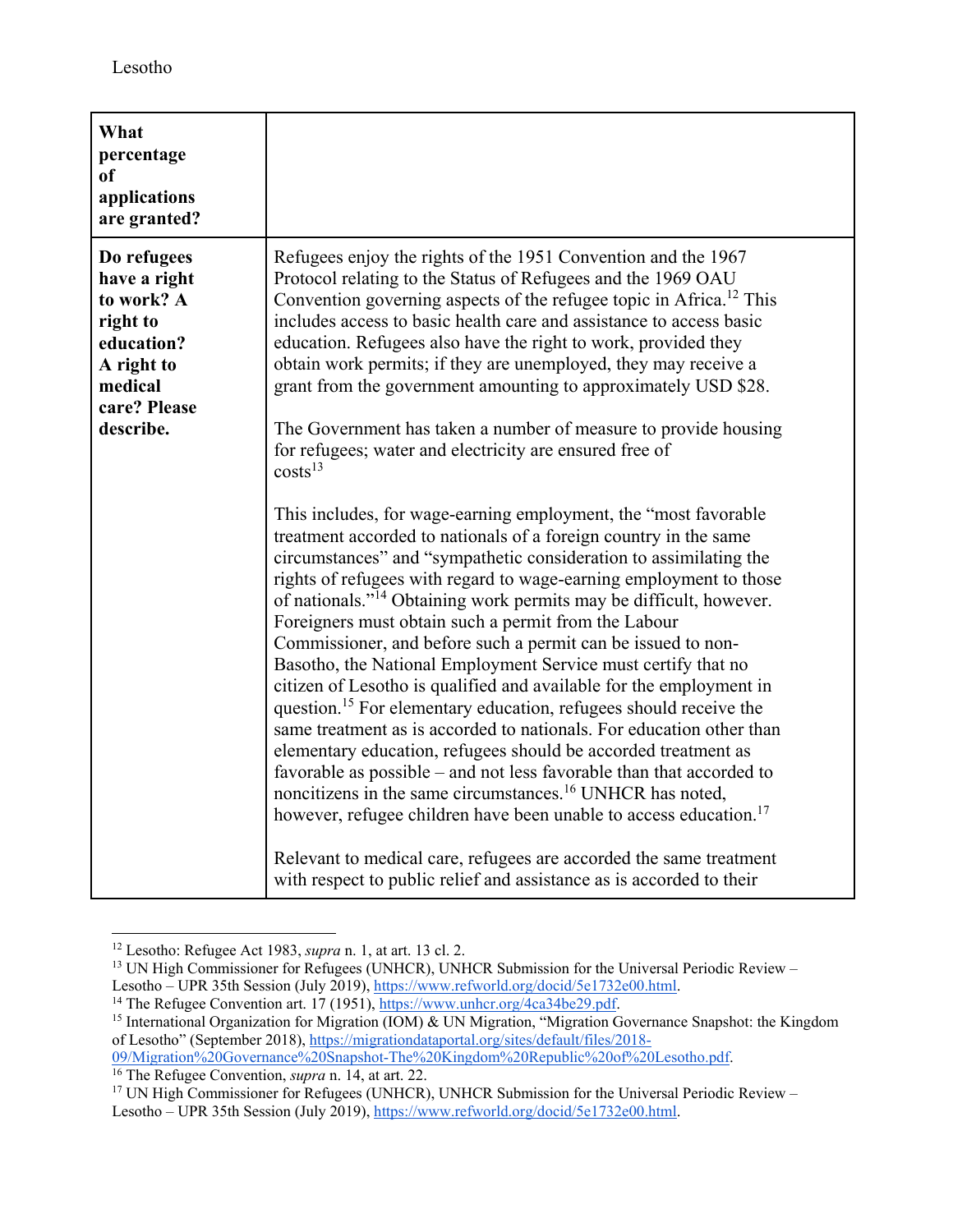|                                                                                                                                                    | nationals. <sup>18</sup> Health centers in Lesotho do not require immigrants or<br>refugees to present specific documentation to gain access to services,<br>but immigrants have to pay higher fees than nationals for certain<br>procedures requiring payment. <sup>19</sup><br>Travel documentation enabling refugees to travel to other<br>neighboring countries, such as South Africa, remains problematic to<br>acquire. Some refugees allegedly suffered discriminatory treatment<br>compared to Lesotho nationals when crossing the border into South<br>Africa. <sup>20</sup>                                                                                        |
|----------------------------------------------------------------------------------------------------------------------------------------------------|------------------------------------------------------------------------------------------------------------------------------------------------------------------------------------------------------------------------------------------------------------------------------------------------------------------------------------------------------------------------------------------------------------------------------------------------------------------------------------------------------------------------------------------------------------------------------------------------------------------------------------------------------------------------------|
| <b>Are those</b><br>seeking<br>refugee<br>protection<br>free to live<br>freely or<br>forced to<br>reside in<br>camps?                              | UNHCR noted that the government of Lesotho has taken measures<br>to provide housing for refugees and to ensure that water and<br>electricity are available free of $cost21$ However, there is not much<br>detail available about the type of housing available, and if refugees<br>are forced to reside there or may choose to live elsewhere.                                                                                                                                                                                                                                                                                                                               |
| Does a grant<br>of refugee<br>protection<br>result in a<br>pathway to<br>permanent<br>status? In<br>other words,<br>can a<br>refugee<br>eventually | Refugees may become citizens of Lesotho, upon approval of the<br>Minister after applying, paying fees (which the government has<br>waived), and demonstrating they qualify. <sup>22</sup> To qualify for<br>naturalization, the refugee must: reside in Lesotho for twelve months<br>immediately preceding the application, reside in Lesotho for periods<br>amounting in the aggregate of no less than 5 years prior to those<br>twelve months; have an adequate knowledge of Sesotho or English;<br>be of good character; demonstrate he or she would be a suitable<br>citizen of Lesotho, and intends, if naturalized, to reside permanently<br>in Lesotho. <sup>23</sup> |
| become a<br>citizen? Is<br>there<br>another<br>form of legal                                                                                       | Lesotho recently amended its Constitution to allow for dual-<br>citizenship. <sup>24</sup> Additionally, its overhaul immigration policy aims to<br>establish new types of visas to attract highly skilled immigrants to<br>Lesotho. The Immigration and Citizenship Bill of 2018 relaxed<br>citizenship procedures for those intending to establish a business, if                                                                                                                                                                                                                                                                                                          |

<sup>18</sup> The Refugee Convention, *supra* n. 14, at art. 13.

<sup>&</sup>lt;sup>18</sup> The Refugee Convention, *supra* n. 14, at art. 13.<br><sup>19</sup> IOM & UN Migration, *supra* n. 15.<br><sup>20</sup> UN High Commissioner for Refugees (UNHCR), UNHCR Submission for the Universal Periodic Review – Lesotho – UPR 35th Session (July 2019), https://www.refworld.org/docid/5e1732e00.html.<br><sup>21</sup> *Id.* 

<sup>&</sup>lt;sup>22</sup> Lesotho: Refugee Act 1983, *supra* n. 1.<br>
<sup>23</sup> Lesotho: Refugee Act 1983, *supra* n. 1, at art. 14 cl. 1,<br>
<sup>24</sup> Rorisang Kgosana, "Lesotho amends constitution to allow for dual citizenship," the Citizen (Dec. 2, 2018 https://citizen.co.za/news/news-world/news-africa/2044388/lesotho-amends-constitution-to-allow-for-dualcitizenship/.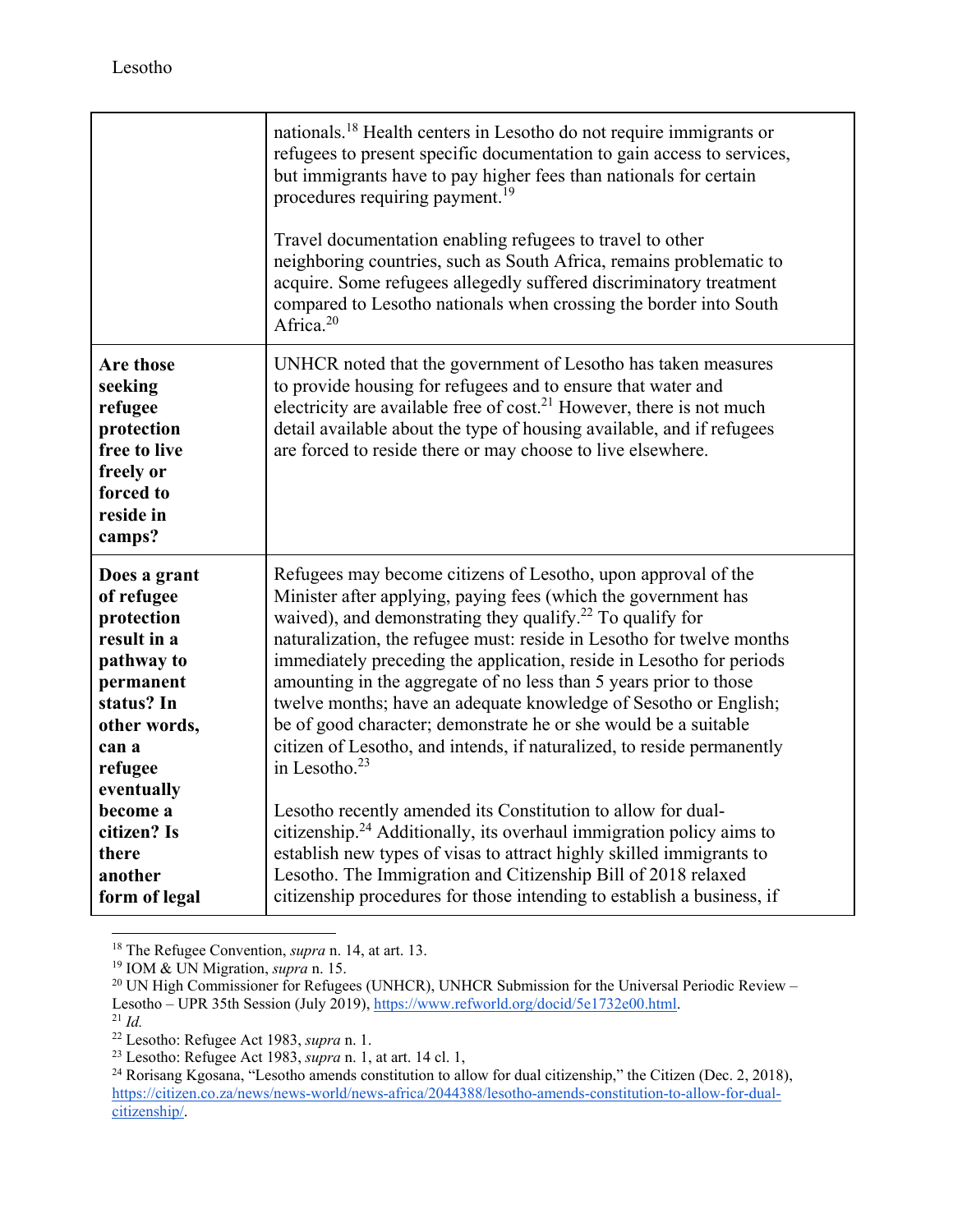| permanent<br>status<br>available for<br>people with<br>refugee<br>status?                                                              | they meet minimum capital requirements or possess high-demand<br>labor skills. $25$<br>The Minister of Home Affairs in Lesotho announced a critical<br>initiative to amend the National Identity Card Act of 2011, to<br>formalize the issuance of national ID cards to refugees and minimize<br>fees for naturalized citizens. <sup>26</sup>                                                                                                                                                                                                                                                                                                                                                                                                                                                                                                                                                                             |
|----------------------------------------------------------------------------------------------------------------------------------------|---------------------------------------------------------------------------------------------------------------------------------------------------------------------------------------------------------------------------------------------------------------------------------------------------------------------------------------------------------------------------------------------------------------------------------------------------------------------------------------------------------------------------------------------------------------------------------------------------------------------------------------------------------------------------------------------------------------------------------------------------------------------------------------------------------------------------------------------------------------------------------------------------------------------------|
| Does the<br>country<br>offer<br>temporary<br>protections<br>available<br>other than<br>refugee<br>status? If so,<br>what are<br>they?  | In 2019, Lesotho granted 5 individuals "complementary<br>protection," <sup>27</sup> which protects individuals who may not meet the legal<br>definition of a refugee but have been displaced from their homes,<br>complementing the 1951 Refugee Convention. <sup>28</sup> Generally, these<br>individuals are persons fleeing armed conflict, serious internal<br>disorder or other forms of serious harm, with no link to a specific<br>Convention ground. Generally these people fall within the broader<br>definition of a refugee contained in the OAU Convention, to which<br>Lesotho is a party. $29$                                                                                                                                                                                                                                                                                                              |
| What, if<br>any,<br>penalties are<br>there for<br>people<br>without<br>status or<br>people who<br>are denied<br>refugee<br>protection? | For those without refugee status, the Refugee Act protects<br>individuals claiming to be a refugee from being declared a<br>prohibited immigrant, being detained, or being imprisoned or<br>penalized in any other way; however this only applies during the<br>pending determination of the person's recognition as a refugee. $30$<br>After being denied refugee protection, the refugee will be given<br>"reasonable time" to seek legal admission into another country. <sup>31</sup><br>In the interest of national security or public order, the Minister may<br>issue an order for the expulsion of a refugee. The refugee may apply<br>for reconsideration in writing against the expulsion order. If the<br>request for reconsideration is still rejected, the refugee may remain<br>in Lesotho until his or her application for legal admission into a<br>country other than Lesotho is accepted. <sup>32</sup> |

 $\overline{a}$ 

<sup>&</sup>lt;sup>25</sup> IOM & UN Migration, *supra* n. 15.<br><sup>26</sup> "Lesotho Commemorates World Refugee Day," Government of Lesotho (July 2, 2021), https://www.gov.ls/lesotho-commemorates-world-refugee-day/.

<sup>&</sup>lt;sup>27</sup> UNHCR, *supra* n. 11.<br><sup>28</sup> Jane McAdam, Complementary Protection in International Refugee Law, Oxford Scholarship Online (Mar. 2012), https://oxford.universitypressscholarship.com/view/10.1093/acprof:oso/9780199203062.001.0001/acprof-

<sup>&</sup>lt;sup>29</sup> UNHCR & Inter-Parliamentary Union, "Refugee Protection: A Guide to International Refugee Law" (2001), http://archive.ipu.org/pdf/publications/refugee\_en.pdf (last visited July 20, 2021).<br><sup>30</sup> Lesotho: Refugee Act 1983, *supra* n. 1, at art. 9.<br><sup>31</sup> Lesotho: Refugee Act 1983, *supra* n. 1.<br><sup>32</sup> Lesotho: Refugee Act 1983,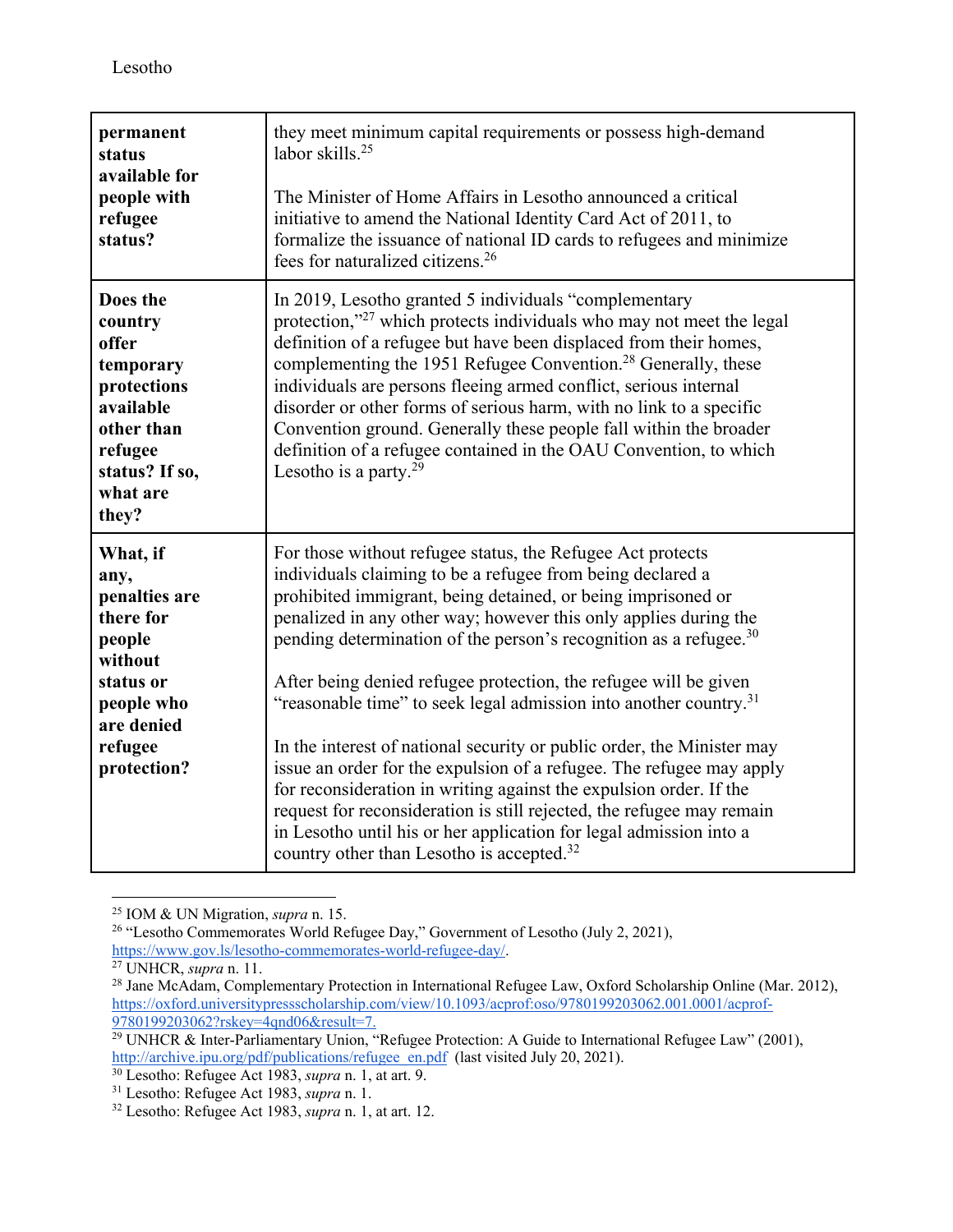|                                                                                                | The Global Detention Project noted there was a detention center in<br>northwestern Lesotho, but its last documented use was in 2016. <sup>33</sup>                                                                                                                                                                                                                                                                                                                                                                                                         |
|------------------------------------------------------------------------------------------------|------------------------------------------------------------------------------------------------------------------------------------------------------------------------------------------------------------------------------------------------------------------------------------------------------------------------------------------------------------------------------------------------------------------------------------------------------------------------------------------------------------------------------------------------------------|
| What<br>organization<br>s exist in-<br>country that<br>can help                                | The International Organization for Migration has a branch in South<br>Africa, offering assistance to asylum seekers and other migrants in<br>Lesotho. <sup>34</sup> Their contact information is $\frac{ROP}{rctori(a/a)$ iom.int or<br>http://ropretoria.iom.int.                                                                                                                                                                                                                                                                                         |
| displaced<br>people seek<br>available<br>protections?<br><b>What other</b><br>organization     | The Community Legal Resource and Advice Centre (Lesotho), the<br>National University of Lesotho Legal Aid Clinic, and the Federation<br>of Women Lawyers Clinic seem to offer legal services for those in<br>need, though there is not much detail available online for these<br>organizations nor their asylum-related capabilities. <sup>35</sup>                                                                                                                                                                                                        |
| s in the<br>country may<br>be able to<br>help<br>displaced<br>people<br>access<br>services and | The Lesotho Red Cross Society offers health and social services, in<br>addition to disaster relief and food security. <sup>36</sup> Partners in Health is<br>also active in Lesotho, offering services in maternal health, child<br>health, drug-resistant TB, mental health, non-communicable<br>diseases, and more – working to transform healthcare in the<br>country. <sup>37</sup> Care International, through its local branch (Care for the<br>Basotho), runs programs in healthcare, HIV, economic<br>empowerment and food security. <sup>38</sup> |
| rights, even<br>if their<br>mission is<br>not to                                               | Habitat for Humanity's Lesotho branch may also be helpful in<br>finding a place to live. <sup>39</sup>                                                                                                                                                                                                                                                                                                                                                                                                                                                     |
| specifically<br>work with<br>refugees and<br>displaced<br>people?                              | Caritas Lesotho is a social welfare and development arm of the<br>Catholic Church in Lesotho, focusing on food security,<br>microfinance, education, and child rights and protection. <sup>40</sup><br>Educare Fund supports families in need in Lesotho by ensuring that                                                                                                                                                                                                                                                                                  |
|                                                                                                | young girls can access higher education and improved job<br>opportunities. Educare Fund pays half of the student's school fees,                                                                                                                                                                                                                                                                                                                                                                                                                            |

<sup>&</sup>lt;sup>33</sup> "Lesotho," Global Detention Project, https://www.globaldetentionproject.org/countries/africa/lesotho#statistics-<br>data (last visited July19, 2021).

<sup>&</sup>lt;sup>34</sup> "Lesotho," International Organization for Migration, https://www.iom.int/countries/lesotho (last visited July 20, 2021).

<sup>35 &</sup>quot;National University of Lesotho Legal Aid Clinic," Namati, https://namati.org/network/organization/nationaluniversity-of-lesotho-legal-aid-clinic-nullac/ (last visited July 20, 2021); "Services," FIDA Lesotho, https://www.redcross.org.ls/programs/ (last visited July 20, 2021).

<sup>&</sup>lt;sup>36</sup> "Services," FIDA Lesotho, https://www.redcross.org.ls/programs/ (last visited July 20, 2021).<br><sup>37</sup> "Operations Management Strategies/Programs," Lesotho Red Cross Society, https://www.pih.org/country/lesotho

<sup>(</sup>last visited July 20, 2021).<br><sup>38</sup> "Lesotho," Care International, https://www.careinternational.org.uk/countries/lesotho (last visited July 20, 2021).

<sup>&</sup>lt;sup>39</sup> "Lesotho," Habitat for Humanity, https://www.habitat.org/where-we-build/lesotho (last visited July 20, 2021).<br><sup>40</sup> "Lesotho," Caritas, https://www.caritas.org/where-caritas-work/africa/lesotho/ (last visited July 20,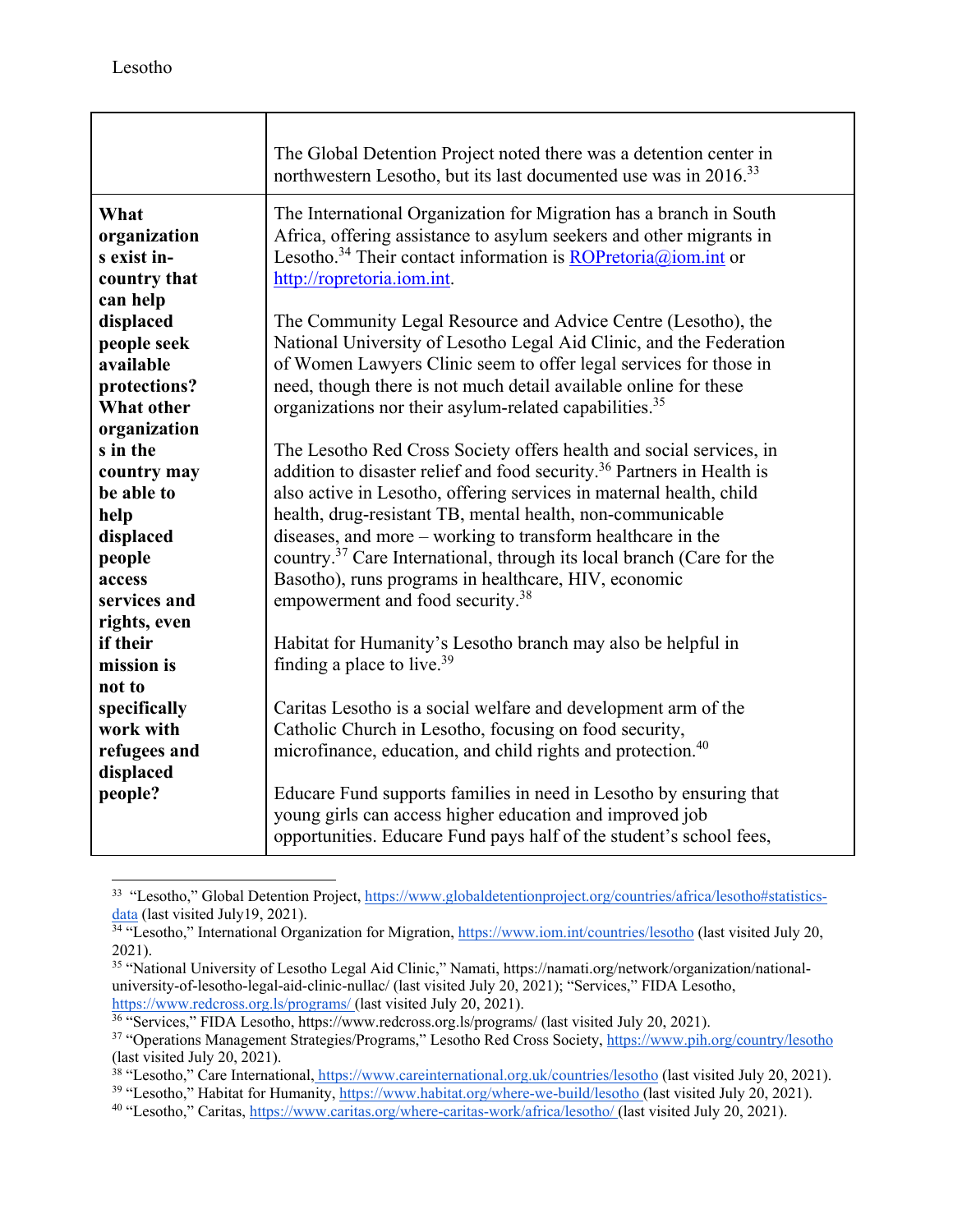|                                                               | allowing families to still have a stake and reinforcing local self-<br>determination. <sup>41</sup> The Boiteko Women Association Lesotho unites<br>women and provides them with training and life skills for economic<br>empowerment. <sup>42</sup> The Lesotho Women's Institute offers similar<br>services. $43$                                                                                                                                                         |
|---------------------------------------------------------------|-----------------------------------------------------------------------------------------------------------------------------------------------------------------------------------------------------------------------------------------------------------------------------------------------------------------------------------------------------------------------------------------------------------------------------------------------------------------------------|
|                                                               | Other helpful organizations include eKopano ke Matla Toant'song<br>ea Bofuma Lesotho (Joining Hands Against Hunger), <sup>44</sup> Lesotho<br>Association for Non-Formal Education, <sup>45</sup> Lesotho National Council<br>of Women, <sup>46</sup> Save the Children Lesotho), Skillshare Lesotho, <sup>47</sup> SOS<br>Children's Village (Maseru <sup>48</sup> or Quthing <sup>49</sup> ), UNDP, <sup>50</sup> UNICEF,<br>WFP, and World Vision Lesotho. <sup>51</sup> |
| Is there<br>other<br>information<br>that might<br>be valuable | Those traveling from Afghanistan to Lesotho must have an e-visa. <sup>52</sup><br>Visitors with a single-entry visa to Lesotho may remain for a<br>maximum of 44 days. <sup>53</sup> To reach Lesotho, one must travel or transit<br>through South Africa. <sup>54</sup>                                                                                                                                                                                                    |
| for displaced<br>people<br>arriving in<br>that country        | Those entering Lesotho must present a negative COVID-19 test not<br>older than 72 hours from the time of departure. <sup>55</sup> Health screenings<br>are in place at airports and other ports of entry.                                                                                                                                                                                                                                                                   |

<sup>41</sup> EDUCARE FUND, https://www.educarefund.org.uk/ (last visited July 20, 2021).

<sup>42</sup> "Boiteko Women's Association," Trickle Out Project, https://trickleout.net/index.php/directory-

- pilot/Lesotho\_/boiteko-womens-association (last visited July 20, 2021).<br><sup>43</sup> "Lesotho Women's Institute," Trickle Out Project, https://www.trickleout.net/index.php/directorypilot/Lesotho\_/lesotho-womens-institute (last visited July 20, 2021). 44 "Kopano ke Matla Toantsong ea Bofuma Lesotho Network," Trickle Out Project,
- 

https://www.trickleout.net/index.php/druppel-aan-databasis/Lesotho\_/kopano-ke-matla-toantsong-ea-bofuma-<br>lesotho-network (last visited July 20, 2021).

<sup>45</sup> "Lesotho Association of Non-Formal Education," Commonwealth Network,

https://www.commonwealthofnations.org/organisations/lesotho\_association\_of\_non\_formal\_education\_/ (last visited July 20, 2021)/.

46 "Lesotho National Council of Women," Child Rights International Network,

https://archive.crin.org/en/library/organisations/lesotho-national-council-women.html (last visited July 20, 2021).<br><sup>47</sup> "About Us," Skillshare Lesotho, https://skillshare.org.ls/about/ (last visited July 20, 2021).<br><sup>48</sup> "

help/africa/lesotho/maseru (last visited July 20, 2021).<br><sup>49</sup> "SOS Children's Village Quthing," SOS Children's Villages, https://www.sos-childrensvillages.org/where-we-<br>help/africa/lesotho/quthing (last visited July 20, 20

<sup>50</sup> "Lesotho," UN Development Program,  $\frac{https://www.ls.undp.org/(last visited July 20, 2021)}{https://www.ls.undp.org/(last visited July 20, 2021)}$ .<br><sup>51</sup> "Lesotho," World Vision International,  $\frac{https://www.wvi.org/lesotho}{}$  (last visited July 20, 2021).<br><sup>52</sup> Kingdom of Lesotho, "Visa Exe

<sup>2021).</sup> 

<sup>53</sup> Kingdom of Lesotho, "Visa Categories," E-Visa, http://evisalesotho.com/visa-categories/ (last visited July 20, 2021).

<sup>54</sup> This memoranda focuses solely on Lesotho's entry requirements and refugee program. This memoranda does not include research on the entry requirements, if any, for Afghans traveling or transiting through South Africa.<br><sup>55</sup> "COVID-19 Information," U.S. Embassy in Lesotho (July 9, 2021), https://ls.usembassy.gov/lesothos-new-

directive-on-coronavirus-international-arrivals-now-asked-to-self-isolate-for-14-days/.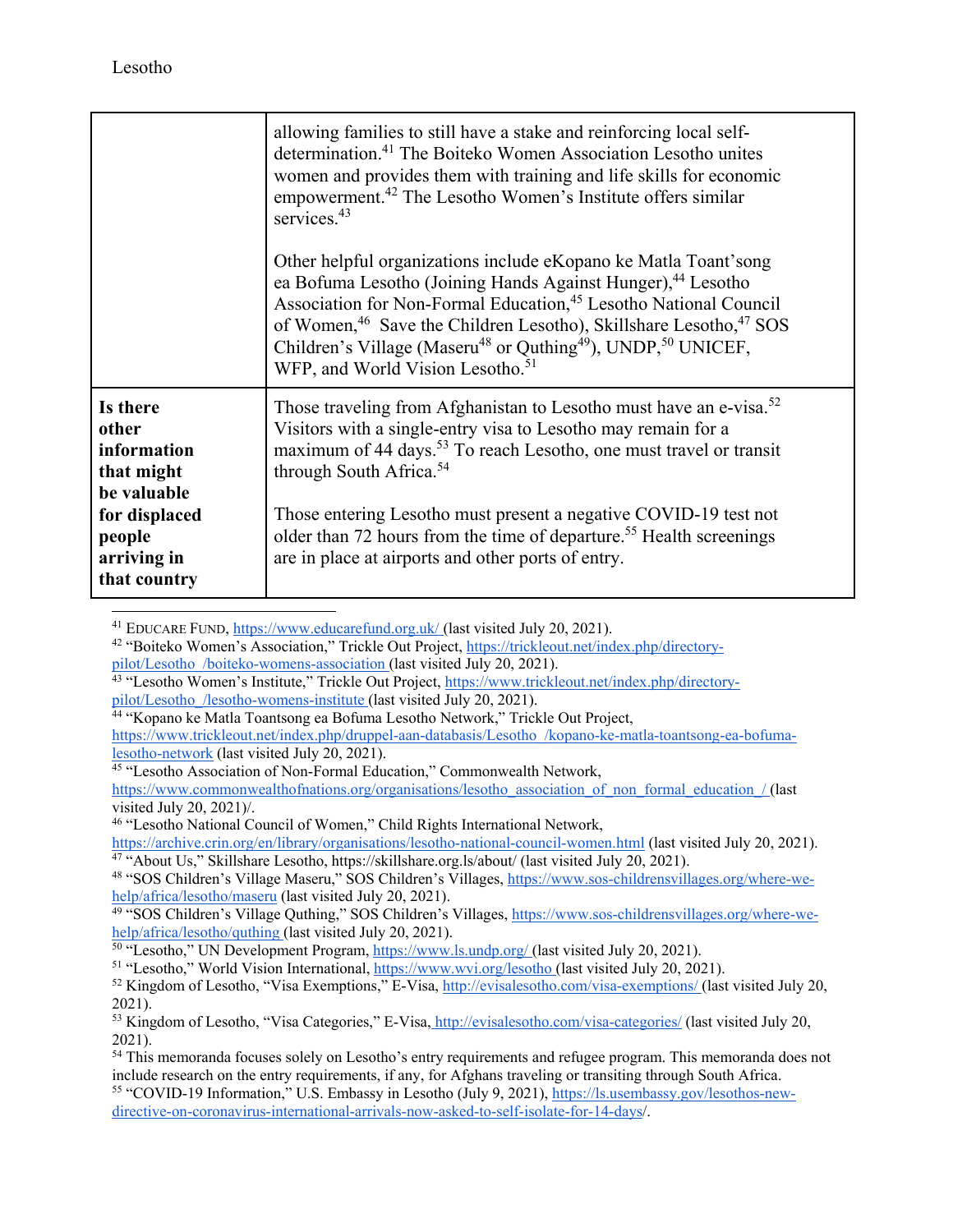| to know? | UNHCR has praised Lesotho's cooperation with the organization<br>and the country's offer to locally integrate refugees uprooted in the<br>region on account of xenophobic attacks or political reasons.<br>Lesotho ensures refugees' integration into local Basotho<br>communities and strives for inclusivity and acceptance. <sup>56</sup>          |
|----------|-------------------------------------------------------------------------------------------------------------------------------------------------------------------------------------------------------------------------------------------------------------------------------------------------------------------------------------------------------|
|          | Lesotho's geography, being completely surrounded by South Africa<br>(one of the largest economies in Africa), is unique, but Lesotho has<br>high poverty levels, strong economic inequalities, and lack of<br>employment opportunities and basic services. <sup>57</sup>                                                                              |
|          | The majority of non-governmental organizations in Lesotho are<br>committed to mitigating the HIV epidemic through testing programs,<br>awareness campaigns for youth, and offering healthcare. The<br>country currently has a 22.8% rate of HIV/AIDS among adults. <sup>58</sup>                                                                      |
|          | Lesotho has a high crime rate, and foreigners are frequently targeted<br>and robbed, especially in urban areas and downtown Maseru. <sup>59</sup><br>Travelers should also be cautious to avoid theft from their baggage<br>at O.R. Tambo International Airport in Johannesburg, a required<br>transit point for air travel to Lesotho. <sup>60</sup> |

## **Research Guidance**

## ● **Lesotho Laws & Government Sources**

- o Lesotho: Refugee Act 1983, 15 January 1985, https://www.refworld.org/docid/3ae6b4f024.html.
- o Kingdom of Lesotho, "Visa Exemptions," E-Visa, http://evisalesotho.com/visa-exemptions/ (last visited July 20, 2021).

<sup>56</sup> Fidellis Swai, "Local integration – A success story in Lesotho," UNHCR (Sept. 18, 2002), https://www.unhcr.org/en-us/news/latest/2002/9/3d8849614/local-integration-success-story-lesotho.html; Emily Chazen, "10 Important Facts About Refugees in Lesotho," The Borgen Project (July 7, 2017), https://borgenproject.org/10-facts-about-refugees-in-lesotho/.

<sup>&</sup>lt;sup>57</sup> International Organization for Migration (IOM) & UN Migration, "Migration Governance Snapshot: the Kingdom of Lesotho" (September 2018), https://migrationdataportal.org/sites/default/files/2018-<br>09/Migration%20Governance%20Snapshot-The%20Kingdom%20Republic%20of%20Lesotho.pdf

<sup>&</sup>lt;sup>58</sup> "HIV and AIDS in Lesotho," Avert (June 16, 2021), https://www.avert.org/professionals/hiv-around-world/subsaharan-africa/.lesotho.<br><sup>59</sup> "Kingdom of Lesotho," U.S. Department of State – Bureau of Consular Affairs (June 16, 2021),

https://travel.state.gov/content/travel/en/international-travel/International-Travel-Country-Information-Pages/Lesotho.html#:~:text=U.S.%20citizens%20entering%20Lesotho%20must,is%20five%2C%20totaling%20180  $\frac{\%20 \text{days}}{60}$  *Id.*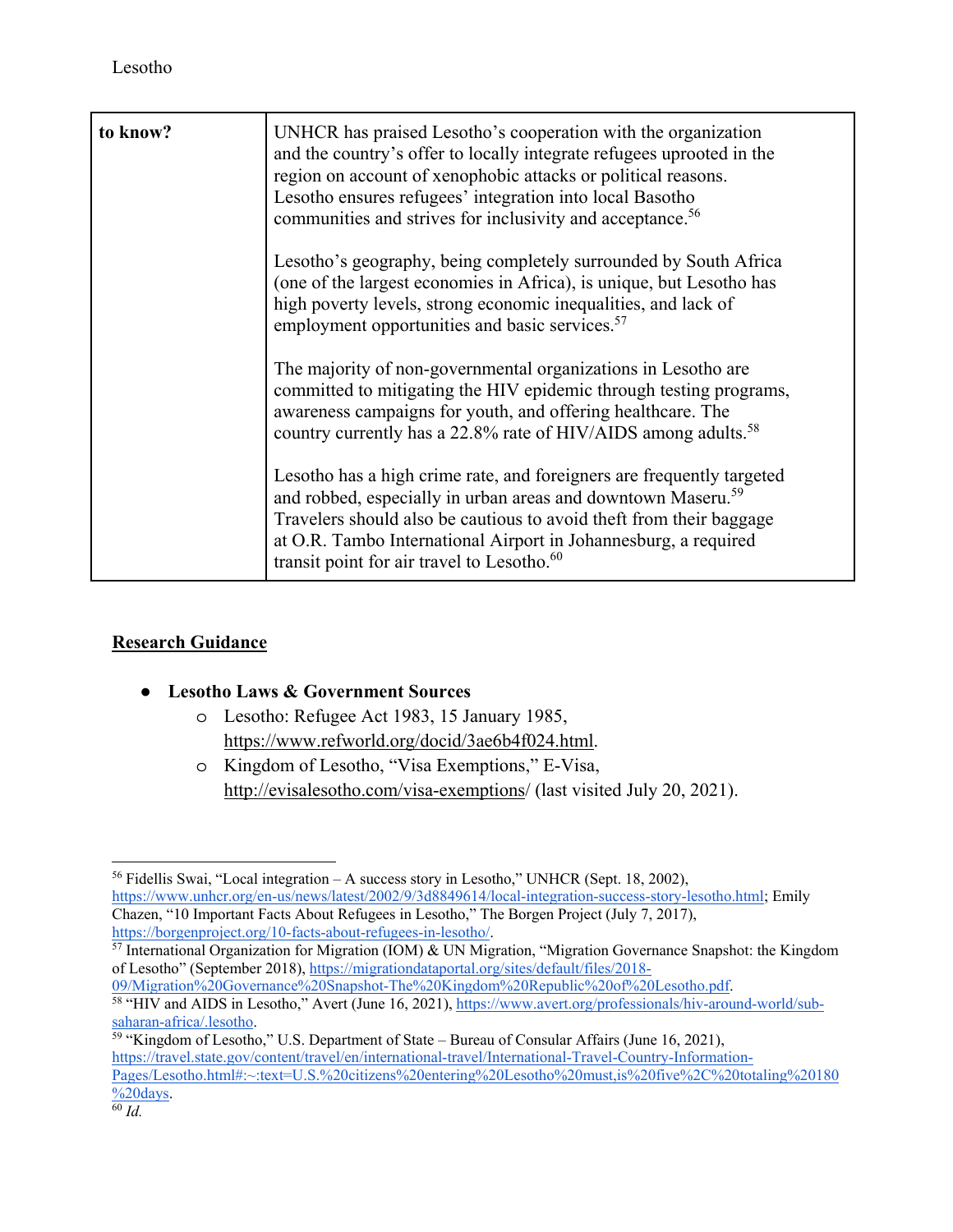- o Kingdom of Lesotho, "Visa Categories," E-Visa, http://evisalesotho.com/visa-categories (last visited July 20, 2021).
- o "Lesotho Commemorates World Refugee Day," Government of Lesotho (July 2, 2021), https://www.gov.ls/lesotho-commemorates-world-refugeeday/.

## **UNHCR & Other UN Sources**

- o "The Kingdom of Lesotho welcomes PRIMES," UNHCR Blogs (Nov. 2, 2018), https://www.unhcr.org/blogs/lesotho-welcomes-primes
- o UNHCR, "Lesotho Asylum Applications," UNHCR Refugee Data Finder, https://www.unhcr.org/refugee-statistics/download/?url=8b1tzV (last visited July 15, 2021).
- o UNHCR, "Lesotho Accepted Applications," UNHCR Refugee Data Finder, https://www.unhcr.org/refugee-statistics/download/?url=8el6Z3 (last visited July 15, 2021).
- o UN High Commissioner for Refugees (UNHCR), UNHCR Submission for the Universal Periodic Review – Lesotho – UPR 35th Session (July 2019), https://www.refworld.org/docid/5e1732e00.html.
- o The Refugee Convention art. 17 (1951), https://www.unhcr.org/4ca34be29.pdf.
- o UN High Commissioner for Refugees (UNHCR), UNHCR Submission for the Universal Periodic Review – Lesotho – UPR 35th Session (July 2019), https://www.refworld.org/docid/5e1732e00.html.
- o International Organization for Migration (IOM) & UN Migration, "Migration Governance Snapshot: the Kingdom of Lesotho" (September 2018), https://migrationdataportal.org/sites/default/files/2018- 09/Migration%20Governance%20Snapshot-The%20Kingdom%20Republic%20of%20Lesotho.pdf.
- o Lesotho," UN Development Program, https://www.ls.undp.org/ (last visited July 20, 2021).
- **State Department Resources** 
	- o Kingdom of Lesotho," U.S. Department of State Bureau of Consular Affairs (June 16, 2021), https://travel.state.gov/content/travel/en/international-travel/International-Travel-Country-Information-Pages/Lesotho.html#:~:text=U.S.%20citizens%20entering%20Lesotho%2 0must,is%20five%2C%20totaling%20180%20days
	- o U.S. DEPARTMENT OF STATE, 2020 COUNTRY REPORTS ON HUMAN RIGHTS PRACTICES: LESOTHO (2020), https://www.state.gov/reports/2020-countryreports-on-human-rights-practices/lesotho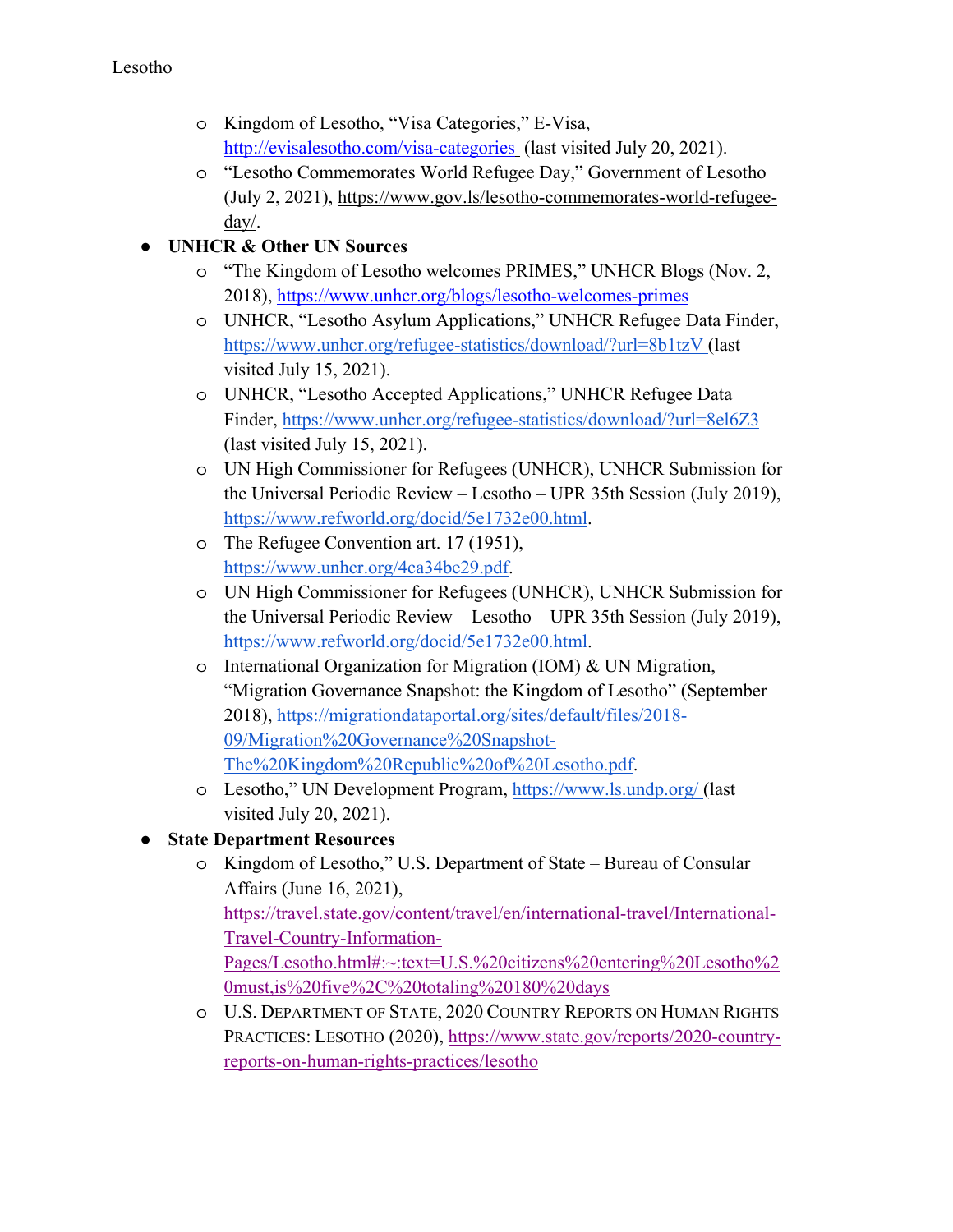- o "COVID-19 Information," U.S. Embassy in Lesotho (July 9, 2021), https://ls.usembassy.gov/lesothos-new-directive-on-coronavirusinternational-arrivals-now-asked-to-self-isolate-for-14-days
- **Other Sources** 
	- o "Refugee population by country or territory of asylum Lesotho," The World Bank Data (2020), https://data.worldbank.org/indicator/SM.POP.REFG?locations=LS
	- o Rorisang Kgosana, "Lesotho amends constitution to allow for dual citizenship," the Citizen (Dec. 2, 2018), https://citizen.co.za/news/newsworld/news-africa/2044388/lesotho-amends-constitution-to-allow-fordual-citizenship
	- o Jane McAdam, Complementary Protection in International Refugee Law, Oxford Scholarship Online (Mar. 2012), https://oxford.universitypressscholarship.com/view/10.1093/acprof:oso/97 80199203062.001.0001/acprof-9780199203062?rskey=4qnd06&result=7
	- o UNHCR & Inter-Parliamentary Union, "Refugee Protection: A Guide to International Refugee Law" (2001), http://archive.ipu.org/pdf/publications/refugee\_en.pdf (last visited July 20, 2021).
	- o "Lesotho," Global Detention Project, https://www.globaldetentionproject.org/countries/africa/lesotho#statisticsdata (last visited July 19, 2021).
	- o "National University of Lesotho Legal Aid Clinic," Namati, https://namati.org/network/organization/national-university-of-lesotholegal-aid-clinic-nullac/ (last visited July 20, 2021).
	- o "Services," FIDA Lesotho, https://www.redcross.org.ls/programs/ (last visited July 20, 2021).
	- o "Operations Management Strategies/Programs," Lesotho Red Cross Society, https://www.pih.org/country/lesotho (last visited July 20, 2021).
	- o "Lesotho," Care International, https://www.careinternational.org.uk/countries/lesotho (last visited July 20, 2021).
	- o "Lesotho," Habitat for Humanity, https://www.habitat.org/where-webuild/lesotho (last visited July 20, 2021).
	- o EDUCARE FUND, https://www.educarefund.org.uk/ (last visited July 20, 2021).
	- o "About Us," Skillshare Lesotho, https://skillshare.org.ls/about/ (last visited July 20, 2021).